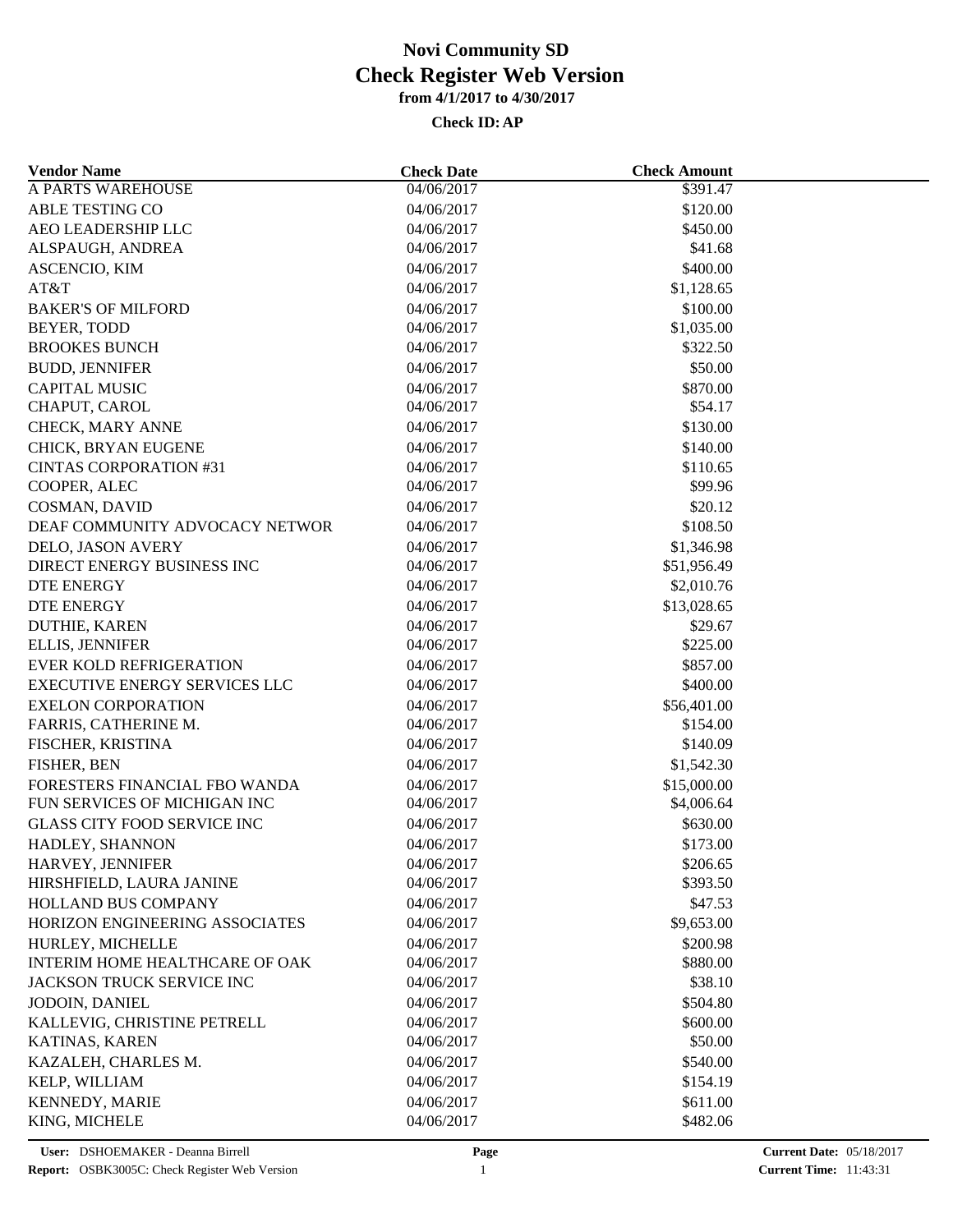| <b>Vendor Name</b>                             | <b>Check Date</b>        | <b>Check Amount</b>  |  |
|------------------------------------------------|--------------------------|----------------------|--|
| <b>KUHN, CINDY</b>                             | 04/06/2017               | \$62.58              |  |
| KULMAN, CHARLOTTE                              | 04/06/2017               | \$94.96              |  |
| LETHORN, RACHEL                                | 04/06/2017               | \$159.00             |  |
| LIFE INSURANCE COMPANY OF NORT                 | 04/06/2017               | \$19,770.13          |  |
| LIM-ARENA, DEBORAH                             | 04/06/2017               | \$2,292.68           |  |
| LODWICK, NANCY                                 | 04/06/2017               | \$250.00             |  |
| <b>M-2 AUTO PARTS INC</b>                      | 04/06/2017               | \$184.15             |  |
| MATHESON TRI-GAS INC                           | 04/06/2017               | \$632.10             |  |
| MCCARTHY & SMITH INC                           | 04/06/2017               | \$767,370.35         |  |
| METRO ATHLETIC OFFICIALS ASSOC                 | 04/06/2017               | \$660.00             |  |
| MICHIGAN H.S. ATHLETIC ASSOC.                  | 04/06/2017               | \$4,556.80           |  |
| MULHALL, CAROL                                 | 04/06/2017               | \$28.54              |  |
| MUMFORD, MIKE                                  | 04/06/2017               | \$40.00              |  |
| NEFF MOTIVATION INC                            | 04/06/2017               | \$183.01             |  |
| NORTHEY, LISA                                  | 04/06/2017               | \$324.00             |  |
| NUTTY SCIENTISTS OF SOUTHEAST                  | 04/06/2017               | \$700.00             |  |
| PEDIATRIC HEALTH CONSULTANTS I                 | 04/06/2017               | \$28,746.30          |  |
| PLANTE & MORAN CRESA LLC                       | 04/06/2017               | \$17,279.69          |  |
| PLYMOUTH CANTON COMMUNITY SCHO                 | 04/06/2017               | \$75.00              |  |
| RELIABLE DELIVERY                              | 04/06/2017               | \$2,156.25           |  |
| RICOH USA INC                                  | 04/06/2017               | \$19,204.92          |  |
| RIDDELL/ALL AMERICAN SPORTS CO                 | 04/06/2017               | \$3,912.96           |  |
| RINGOLD, CHERYL                                | 04/06/2017               | \$70.14              |  |
| RUGG, ILONA                                    | 04/06/2017               | \$109.41             |  |
| SCHMIDT, WILLIAM F.                            | 04/06/2017               | \$175.00             |  |
| <b>SCHOLASTIC BOOK FAIRS</b>                   | 04/06/2017               | \$2,210.64           |  |
| SCHOOL NUTRITION ASSOCIATION                   | 04/06/2017               | \$156.00             |  |
| <b>SCIENCE ALIVE</b>                           | 04/06/2017               | \$1,790.00           |  |
| <b>SEARS, STACEY</b>                           | 04/06/2017               | \$349.80             |  |
| <b>SERVICE SPORTS</b>                          | 04/06/2017               | \$3,575.00           |  |
| <b>SME</b>                                     | 04/06/2017               | \$11,728.00          |  |
| SOUTHERN MICHIGAN OBEDIENCE TR                 | 04/06/2017               | \$200.00             |  |
| STATE WIRE AND TERMINAL INC                    | 04/06/2017               | \$201.71             |  |
| STRUCTURE TEC CORPORATION                      | 04/06/2017               | \$3,718.29           |  |
| THE BEST DEALS FOR YOU LLC                     | 04/06/2017               | \$1,135.00           |  |
| THE BILINGUAL FUN CO LLC                       | 04/06/2017               | \$596.76             |  |
| THE ITALIAN AMERICAN BANQUET C                 | 04/06/2017               | \$349.00             |  |
| TJW INC                                        | 04/06/2017               | \$130.00             |  |
| TOFILSKI, WILLIAM RAYMOND                      | 04/06/2017               | \$2,080.00           |  |
| TROOST, KIM                                    | 04/06/2017               | \$86.96              |  |
| <b>TW SHIRTS</b>                               | 04/06/2017               | \$200.00             |  |
| WOLSTENCROFT, PANAGIOTA                        | 04/06/2017               | \$250.00             |  |
| <b>CHAPTER 13 TRUSTEE</b>                      |                          |                      |  |
| <b>GREAT LAKES HIGHER EDUCATION G</b>          | 04/10/2017<br>04/10/2017 | \$264.60<br>\$228.33 |  |
| IVAR G. ANDERSON (P69592)                      | 04/10/2017               | \$153.16             |  |
|                                                |                          |                      |  |
| <b>MEFSA</b>                                   | 04/10/2017               | \$126.20             |  |
| <b>MISDU</b><br>PENNSYLVANIA HIGHER ED ASSISTA | 04/10/2017               | \$2,516.26           |  |
|                                                | 04/10/2017               | \$184.87             |  |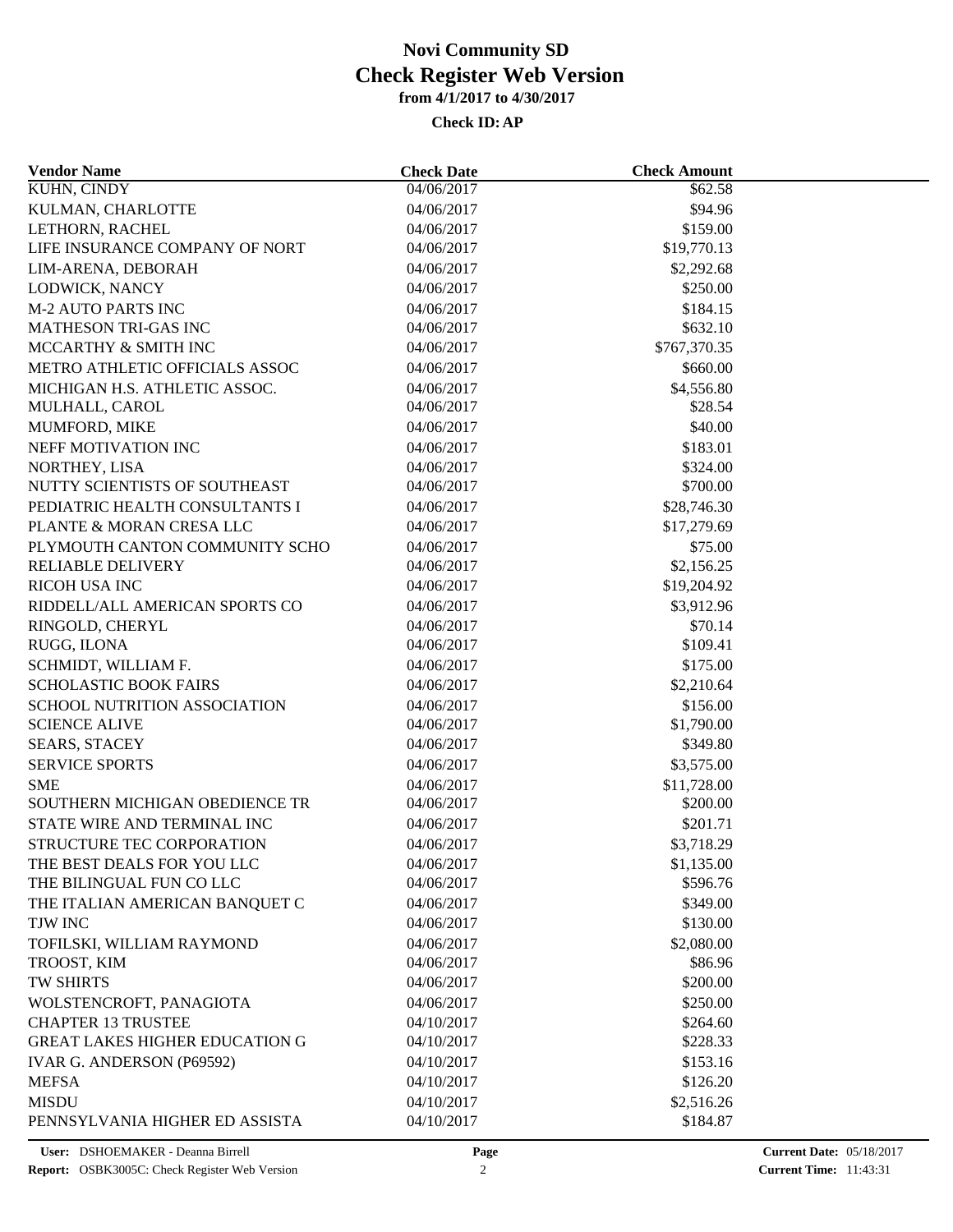| <b>Vendor Name</b>                             | <b>Check Date</b>        | <b>Check Amount</b> |  |
|------------------------------------------------|--------------------------|---------------------|--|
| <b>U.S. DEPARTMENT OF EDUCATION</b>            | 04/10/2017               | \$276.44            |  |
| UNITED STATES TREASURY                         | 04/10/2017               | \$87.95             |  |
| <b>ACME PARTYWORKS</b>                         | 04/13/2017               | \$399.00            |  |
| ACME PROMOTIONAL & APPAREL LLC                 | 04/13/2017               | \$1,225.54          |  |
| <b>AT&amp;T MOBILITY</b>                       | 04/13/2017               | \$2,530.11          |  |
| <b>BAYERL PRODUCTIONS</b>                      | 04/13/2017               | \$90.00             |  |
| <b>BEDFORD, JULIE</b>                          | 04/13/2017               | \$91.69             |  |
| <b>BIG FROG CUSTOM T-SHIRT &amp; MORE</b>      | 04/13/2017               | \$949.00            |  |
| <b>BURNSIDE, HEATHER</b>                       | 04/13/2017               | \$36.96             |  |
| <b>CHARTWELLS DINING SERVICES</b>              | 04/13/2017               | \$191,585.95        |  |
| CINAFERRA, LINDA                               | 04/13/2017               | \$66.55             |  |
| CITY OF NOVI TREASURER'S OFFIC                 | 04/13/2017               | \$763.60            |  |
| CITY OF NOVI WATER & SEWER DEP                 | 04/13/2017               | \$25,807.00         |  |
| CONTRACT PAPER GROUP INC                       | 04/13/2017               | \$938.40            |  |
| <b>DECA IMAGES</b>                             | 04/13/2017               | \$880.00            |  |
| <b>ECA SCIENCE KIT SERVICES</b>                | 04/13/2017               | \$6,448.57          |  |
| <b>ENVIRO-CLEAN SERVICES INC</b>               | 04/13/2017               | \$151,477.69        |  |
| FISCHER, KRISTINA                              | 04/13/2017               | \$63.56             |  |
| FUNFGELD, JANE                                 | 04/13/2017               | \$430.00            |  |
| FURLOW, SETH                                   | 04/13/2017               | \$937.35            |  |
| <b>GRISA, KATHLEEN</b>                         | 04/13/2017               | \$82.13             |  |
| HARTKE, AMANDA                                 | 04/13/2017               | \$189.30            |  |
| HOFFMAN, RHONDA                                | 04/13/2017               | \$94.37             |  |
| HTWE, KHIN                                     | 04/13/2017               | \$921.00            |  |
| INTERIM HOME HEALTHCARE OF OAK                 | 04/13/2017               | \$900.00            |  |
| LENGERICH, AINSLEY                             | 04/13/2017               | \$80.85             |  |
| LIGHTMASTERS AND ELECTRICAL SE                 | 04/13/2017               | \$749.00            |  |
| <b>MARSHALL MUSIC</b>                          | 04/13/2017               | \$205.00            |  |
| MICHIGAN ASSOCIATION OF SCHOOL                 | 04/13/2017               | \$5.00              |  |
| NORRIS, KIMBERLY R.                            | 04/13/2017               | \$880.00            |  |
| OAKLAND COUNTY HEALTH DIVISION                 | 04/13/2017               | \$3,799.00          |  |
| OAKLAND SCHOOLS                                | 04/13/2017               | \$300.00            |  |
| ORR, HEYDIE                                    | 04/13/2017               | \$15.00             |  |
| <b>PAYSCHOOLS</b>                              | 04/13/2017               | \$4,660.00          |  |
| RICHMAN, KELLY                                 | 04/13/2017               | \$149.00            |  |
| RICOH USA INC                                  | 04/13/2017               | \$2,071.07          |  |
| RIEHL, ALLISON                                 | 04/13/2017               | \$15.00             |  |
| ROTARY CLUB OF NOVI MICHIGAN                   | 04/13/2017               | \$380.00            |  |
|                                                |                          |                     |  |
| SAFEWAY SHREDDING LLC<br><b>SAMUELS, EMILY</b> | 04/13/2017<br>04/13/2017 | \$60.00<br>\$413.93 |  |
| <b>SAVE THE CHILDREN</b>                       | 04/13/2017               |                     |  |
|                                                |                          | \$1,280.00          |  |
| <b>SBSI SOFTWARE INC</b>                       | 04/13/2017               | \$1,342.80          |  |
| <b>SCHOLASTIC BOOK FAIRS</b>                   | 04/13/2017               | \$8,062.83          |  |
| STEVENS, KARINA                                | 04/13/2017               | \$80.00             |  |
| STOTLER, TIMOTHY                               | 04/13/2017               | \$29.96             |  |
| TMP ARCHITECTURE INC                           | 04/13/2017               | \$6,223.36          |  |
| TURCHI, MARY                                   | 04/13/2017               | \$145.99            |  |
| A PARTS WAREHOUSE                              | 04/20/2017               | \$101.28            |  |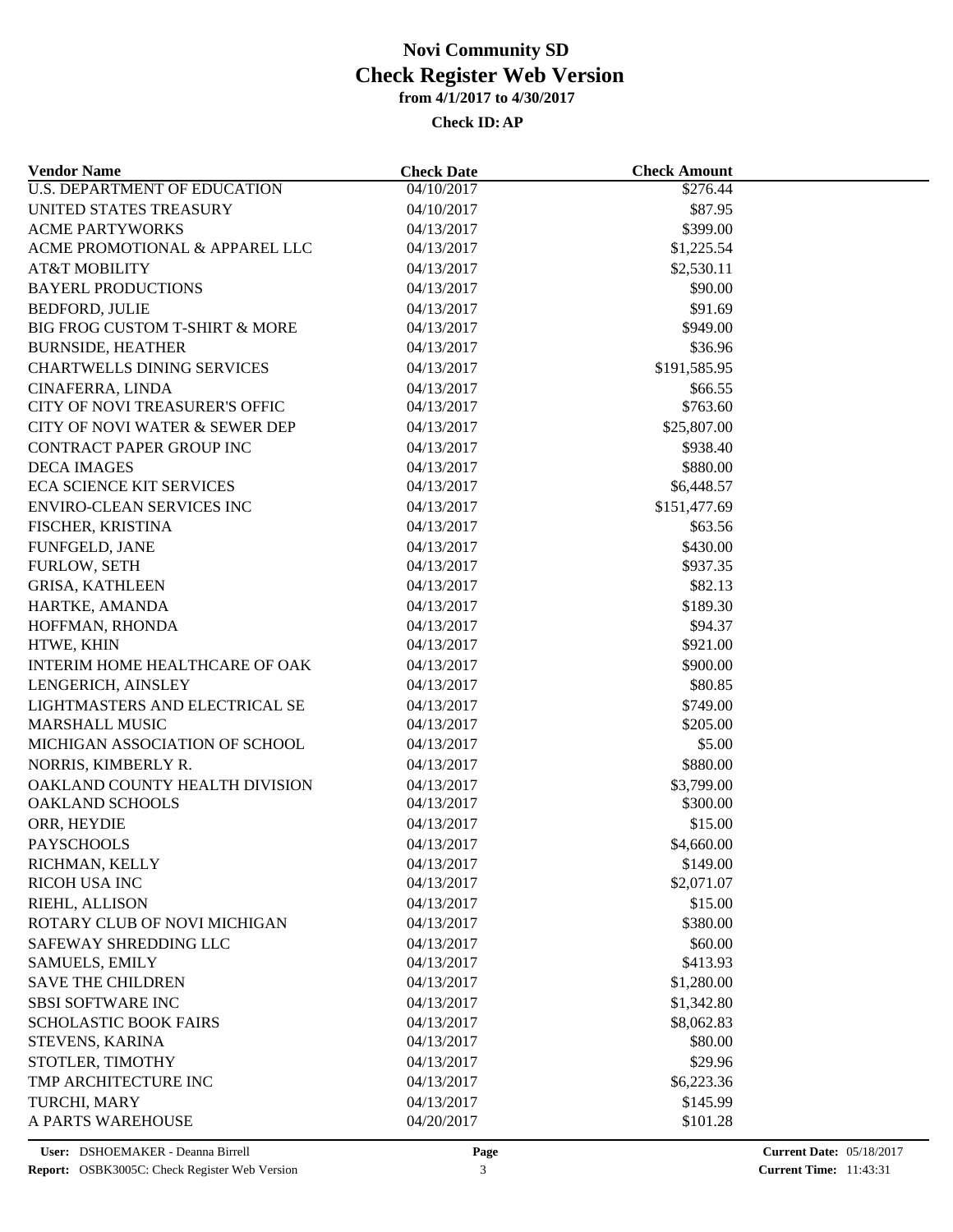| <b>Vendor Name</b>                    | <b>Check Date</b>        | <b>Check Amount</b> |  |
|---------------------------------------|--------------------------|---------------------|--|
| ABC MANAGEMENT                        | 04/20/2017               | \$470.00            |  |
| ADN ADMINISTRATORS INC                | 04/20/2017               | \$3,727.50          |  |
| BOLLAVARAM, MAHESWARI                 | 04/20/2017               | \$75.00             |  |
| CHIRDON, FUMIKO I.                    | 04/20/2017               | \$25.00             |  |
| CIOLLI, LISA                          | 04/20/2017               | \$126.00            |  |
| <b>CUMMINS BRIDGEWAY LLC</b>          | 04/20/2017               | \$205.44            |  |
| ELSTER, ELIZABETH                     | 04/20/2017               | \$7.64              |  |
| <b>ENVIRO-CLEAN SERVICES INC</b>      | 04/20/2017               | \$1,422.90          |  |
| FISHER, BEN                           | 04/20/2017               | \$200.00            |  |
| <b>FLASH GLASS</b>                    | 04/20/2017               | \$95.00             |  |
| GILLIAM, CASSANDRA                    | 04/20/2017               | \$175.00            |  |
| <b>GRANT, JANET OR TODD</b>           | 04/20/2017               | \$1,052.35          |  |
| HADLEY'S TOWING LLC                   | 04/20/2017               | \$425.00            |  |
| HARAGUCHI, TAKAYUKI                   | 04/20/2017               | \$100.00            |  |
| HARRIS, CHRISTINE                     | 04/20/2017               | \$196.26            |  |
| HORIZON ENGINEERING ASSOCIATES        | 04/20/2017               | \$3,292.48          |  |
| <b>INTEGRATED DESIGN SOLUTIONS LL</b> | 04/20/2017               | \$5,217.00          |  |
| <b>INTERIOR ENVIRONMENTS LLC</b>      | 04/20/2017               | \$9,163.02          |  |
| JACKSON TRUCK SERVICE INC             | 04/20/2017               | \$416.97            |  |
| JENNINGS, RYANN                       | 04/20/2017               | \$175.00            |  |
| JOHNNY MAC'S SPORTING GOODS           | 04/20/2017               | \$376.00            |  |
| <b>JUNNARE, NISHA</b>                 | 04/20/2017               | \$75.00             |  |
| KASULA, SRINIVAS                      | 04/20/2017               | \$175.00            |  |
| KENRICK, GERARD                       | 04/20/2017               | \$250.00            |  |
| KIDO, WATARU                          | 04/20/2017               | \$55.00             |  |
| KING, DENISE                          | 04/20/2017               | \$75.00             |  |
|                                       |                          | \$75.00             |  |
| KODURI, CHALAPATHI                    | 04/20/2017<br>04/20/2017 | \$35.00             |  |
| KUHN, CINDY                           |                          |                     |  |
| LAPORTE, LISA                         | 04/20/2017<br>04/20/2017 | \$120.24            |  |
| LATHWELL'S GOLF SHOP LLC              |                          | \$2,900.00          |  |
| <b>LAWSON PRODUCTS INC</b>            | 04/20/2017               | \$102.89            |  |
| LEE, AGNES                            | 04/20/2017               | \$9.84              |  |
| LEISURE UNLIMITED LLC                 | 04/20/2017               | \$385.00            |  |
| LIFE INSURANCE COMPANY OF NORT        | 04/20/2017               | \$22,644.54         |  |
| LIVE SAFE ACADEMY                     | 04/20/2017               | \$594.00            |  |
| MACDONALD, MARIE                      | 04/20/2017               | \$175.00            |  |
| MASON, DONALD J.                      | 04/20/2017               | \$1,262.50          |  |
| MCDOUGALL, BARBARA                    | 04/20/2017               | \$331.16            |  |
| MESSA (MICHIGAN EDUCATION SPEC        | 04/20/2017               | \$581,012.33        |  |
| METROPOLITAN DETROIT BUREAU OF        | 04/20/2017               | \$70.00             |  |
| MICHIGAN SPEECH COACHES INC           | 04/20/2017               | \$720.00            |  |
| MICHIGAN.COM                          | 04/20/2017               | \$157.20            |  |
| MICHIGAN.COM                          | 04/20/2017               | \$67.14             |  |
| MIOTECH SPORTS MEDICINE SUPPLI        | 04/20/2017               | \$384.82            |  |
| NAGY, RONALD RICHARD                  | 04/20/2017               | \$50.00             |  |
| NU WAVE AQUARIUMS LTD                 | 04/20/2017               | \$75.00             |  |
| <b>OAKLAND SCHOOLS</b>                | 04/20/2017               | \$4,902.00          |  |
| PRESIDIO INFRASTRUCTURE SOLUTI        | 04/20/2017               | \$6,306.06          |  |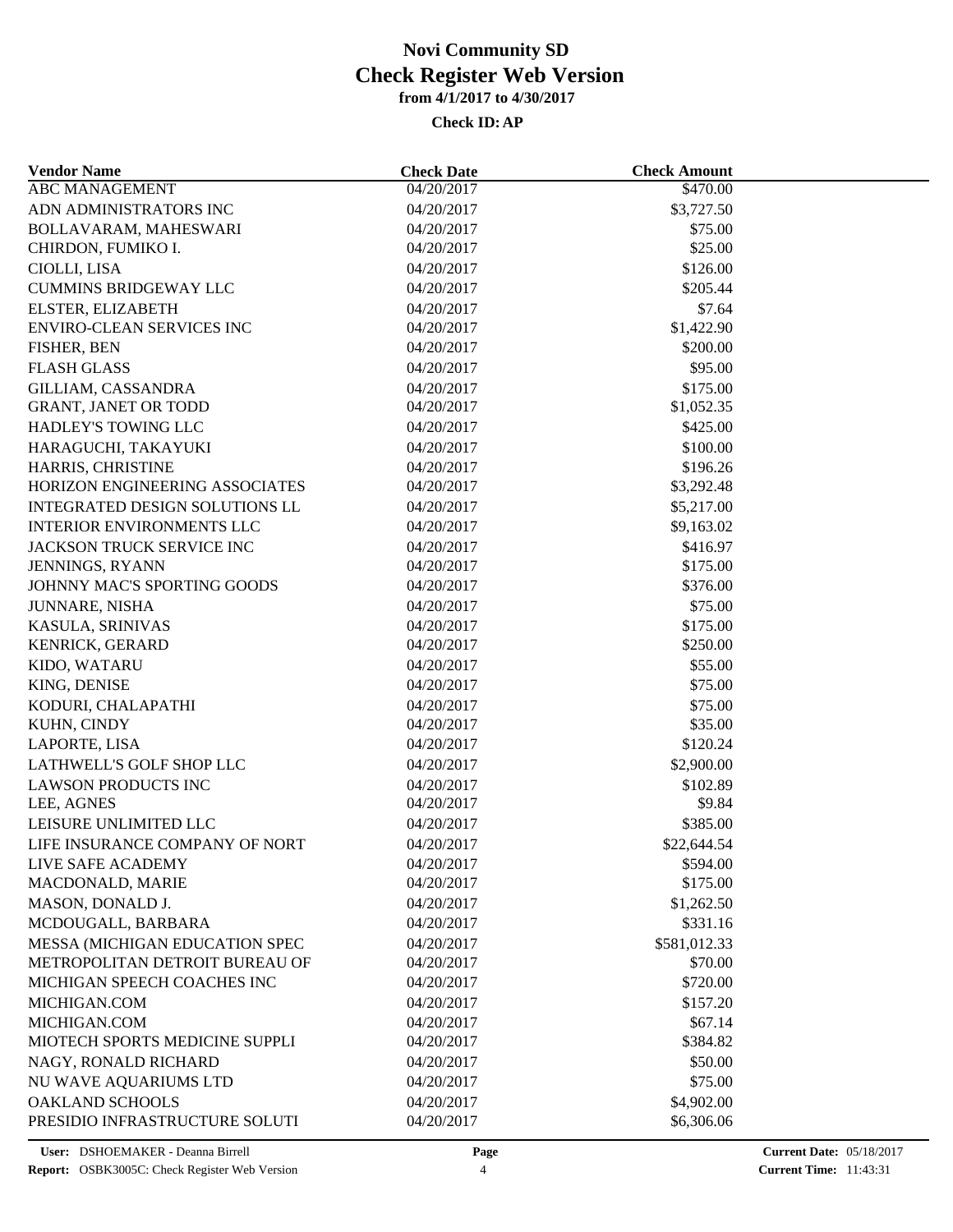| <b>Vendor Name</b>                  | <b>Check Date</b> | <b>Check Amount</b> |  |
|-------------------------------------|-------------------|---------------------|--|
| RANGE, ETHAN MILES                  | 04/20/2017        | \$3,580.00          |  |
| SANCHEZ, ALEXANDRA                  | 04/20/2017        | \$48.00             |  |
| SMITH, AMY                          | 04/20/2017        | \$100.00            |  |
| SNAVELY, MEAGAN                     | 04/20/2017        | \$440.00            |  |
| STRUCTURE TEC CORPORATION           | 04/20/2017        | \$547.70            |  |
| SURE RIDE TRANSPORATION LLC         | 04/20/2017        | \$5,987.50          |  |
| TEIXEIRA, FABRICIO                  | 04/20/2017        | \$175.00            |  |
| THRUN LAW FIRM P.C.                 | 04/20/2017        | \$4,446.50          |  |
| TOTAL PERFORMANCE TRAINING CEN      | 04/20/2017        | \$1,457.50          |  |
| VANDEVENNE, JENNA                   | 04/20/2017        | \$2,265.00          |  |
| <b>VESCO OIL CORPORATION</b>        | 04/20/2017        | \$240.00            |  |
| <b>WAGEWORKS INC</b>                | 04/20/2017        | \$889.92            |  |
| WALNUT CREEK COUNTRY CLUB           | 04/20/2017        | \$1,759.80          |  |
| WHEAT, MEAGHAN                      | 04/20/2017        | \$360.00            |  |
| WOOD, JESSICA                       | 04/20/2017        | \$105.00            |  |
| <b>4-STAR KARAOKE</b>               | 04/21/2017        | \$175.00            |  |
| A & R REPAIRS BAKER'S KNEAD IN      | 04/21/2017        | \$1,485.72          |  |
| AT&T                                | 04/21/2017        | \$2,441.37          |  |
| <b>BARRICK, SUE</b>                 | 04/21/2017        | \$33.99             |  |
| <b>COACH'S ICE CREAM</b>            | 04/21/2017        | \$601.00            |  |
| ERNSTER, STEPHAN                    | 04/21/2017        | \$93.52             |  |
| HILL, SCOTT                         | 04/21/2017        | \$570.00            |  |
| INTERIM HOME HEALTHCARE OF OAK      | 04/21/2017        | \$1,705.00          |  |
| <b>JUSZAK, KAIJA</b>                | 04/21/2017        | \$236.84            |  |
| LAPOINTE & BUTLER P.C.              | 04/21/2017        | \$492.50            |  |
| MCDONALD, STEVEN                    | 04/21/2017        | \$59.85             |  |
|                                     | 04/21/2017        | \$43.95             |  |
| MOERMAN, JANE                       | 04/21/2017        | \$500.00            |  |
| RATHI, ALEXA                        |                   |                     |  |
| SNOW, JIM                           | 04/21/2017        | \$150.75            |  |
| WELLOCK, TRISHA                     | 04/21/2017        | \$54.12             |  |
| <b>CHAPTER 13 TRUSTEE</b>           | 04/25/2017        | \$264.60            |  |
| <b>MISDU</b>                        | 04/25/2017        | \$2,241.34          |  |
| PENNSYLVANIA HIGHER ED ASSISTA      | 04/25/2017        | \$88.46             |  |
| <b>U.S. DEPARTMENT OF EDUCATION</b> | 04/25/2017        | \$276.44            |  |
| <b>ANDYMARK INC</b>                 | 04/27/2017        | \$103.18            |  |
| AT&T                                | 04/27/2017        | \$690.80            |  |
| AVENTRIC TECHNOLOGIES LLC           | 04/27/2017        | \$4,811.00          |  |
| <b>BAILEY, DEBRA</b>                | 04/27/2017        | \$368.44            |  |
| <b>BELANGER, DAVID</b>              | 04/27/2017        | \$27.50             |  |
| <b>BIGELOW, DEBBY</b>               | 04/27/2017        | \$93.46             |  |
| BURKHARDT, LORETTA                  | 04/27/2017        | \$909.74            |  |
| <b>BURRY, ASHLEIGH</b>              | 04/27/2017        | \$139.24            |  |
| <b>BURTCH, SUSAN</b>                | 04/27/2017        | \$70.00             |  |
| <b>BUSCEMI, LINDSEY</b>             | 04/27/2017        | \$340.48            |  |
| CARNIVAL BOUNCE RENTALS             | 04/27/2017        | \$200.00            |  |
| <b>CARNIVAL BOUNCE RENTALS</b>      | 04/27/2017        | \$200.00            |  |
| COATES, MERIDETH                    | 04/27/2017        | \$179.57            |  |
| CONSTANTINE, KATHERINE              | 04/27/2017        | \$20.48             |  |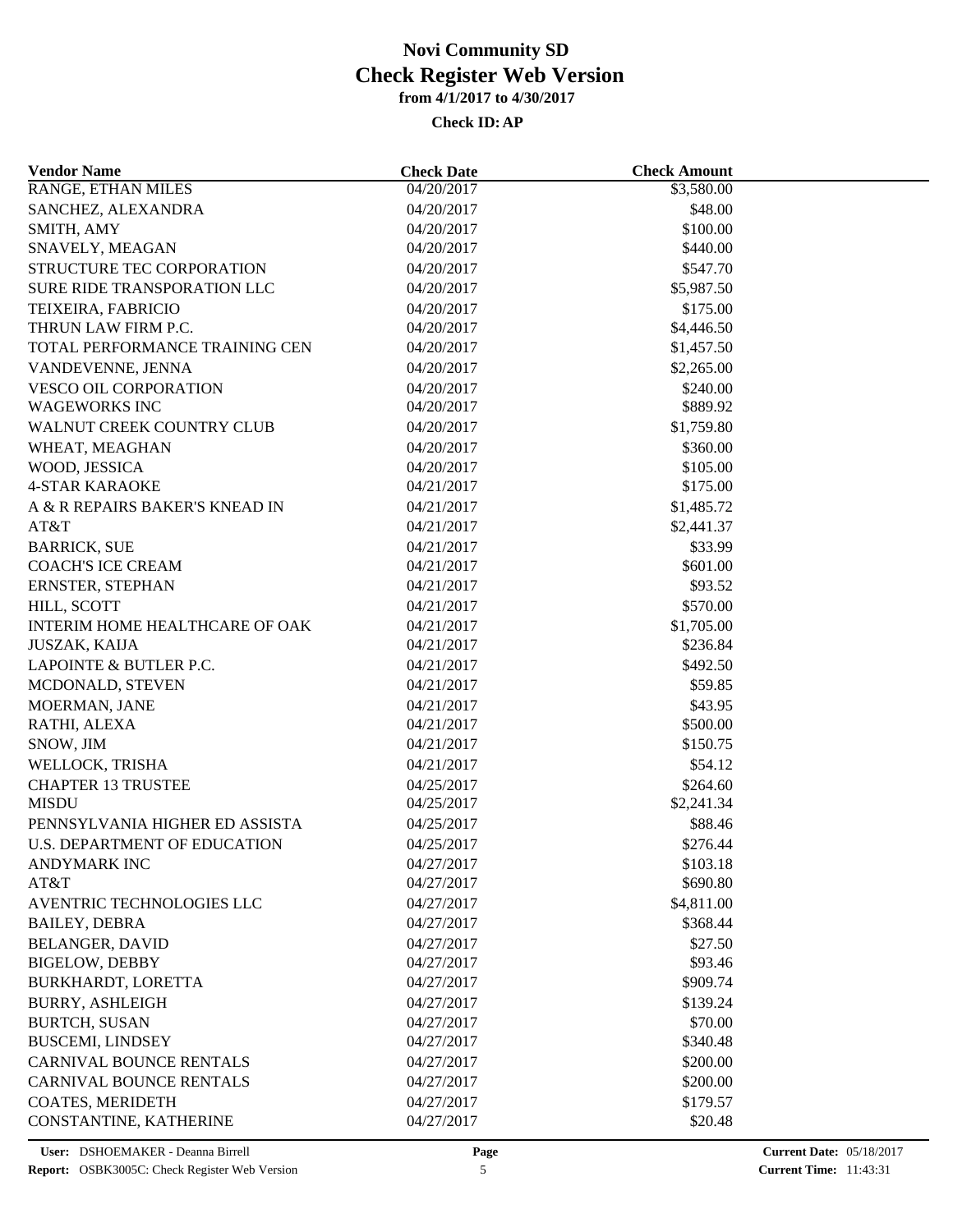| <b>Vendor Name</b>                   | <b>Check Date</b> | <b>Check Amount</b> |  |
|--------------------------------------|-------------------|---------------------|--|
| <b>DECA IMAGES</b>                   | 04/27/2017        | \$93.00             |  |
| DELO, JASON AVERY                    | 04/27/2017        | \$281.02            |  |
| DHIR, SUKET                          | 04/27/2017        | \$157.93            |  |
| DYE, CONNIE                          | 04/27/2017        | \$439.43            |  |
| E A FULLER OAK MANAGEMENT CORP       | 04/27/2017        | \$120.00            |  |
| EBEL, SHEILA                         | 04/27/2017        | \$76.00             |  |
| <b>ELLIS, JENNIFER</b>               | 04/27/2017        | \$223.20            |  |
| EMC PARADIGM PUBLISHING              | 04/27/2017        | \$4,397.80          |  |
| ENDRESZL, CHRIS                      | 04/27/2017        | \$50.00             |  |
| <b>EVANS, MICHELLE</b>               | 04/27/2017        | \$139.43            |  |
| <b>EXECUTIVE ENERGY SERVICES LLC</b> | 04/27/2017        | \$400.00            |  |
| FOLLETT SCHOOL SOLUTIONS INC         | 04/27/2017        | \$1,958.66          |  |
| FORTRESS SOFTWARE INC                | 04/27/2017        | \$501.68            |  |
| <b>GERMAN, SERENA</b>                | 04/27/2017        | \$497.59            |  |
| <b>GHAZAL, MARIA</b>                 | 04/27/2017        | \$145.71            |  |
| <b>GREEN, RICK</b>                   | 04/27/2017        | \$85.00             |  |
| HARDY, TERESA                        | 04/27/2017        | \$44.19             |  |
| HAYWARD, CHRISTINE                   | 04/27/2017        | \$207.41            |  |
| HIRSHFIELD, LAURA JANINE             | 04/27/2017        | \$500.00            |  |
| HOFFMANN, AARON                      | 04/27/2017        | \$40.00             |  |
| HSIEH, KEVIN                         | 04/27/2017        | \$133.52            |  |
| HUANG, CHRIS                         | 04/27/2017        | \$528.37            |  |
| <b>JOSTENS INC</b>                   | 04/27/2017        | \$175.45            |  |
| KENSINGTON VALLEY SPORTS LLC         | 04/27/2017        | \$52.00             |  |
| KLUCEVEK, JODI                       | 04/27/2017        | \$115.00            |  |
|                                      |                   | \$100.00            |  |
| <b>KRAMER, JENNIFER</b>              | 04/27/2017        |                     |  |
| LILE, BILL                           | 04/27/2017        | \$40.00             |  |
| LIM, YEOJIN                          | 04/27/2017        | \$611.25            |  |
| LIU, XUEQING                         | 04/27/2017        | \$48.00             |  |
| LIU, YI                              | 04/27/2017        | \$96.50             |  |
| MAKE-A-WISH FOUNDATION               | 04/27/2017        | \$3,000.00          |  |
| MAZZA, MARIA                         | 04/27/2017        | \$170.57            |  |
| MCMASTER-CARR SUPPLY COMPANY         | 04/27/2017        | \$250.58            |  |
| MICHIGAN INTERSCHOLASTIC FOREN       | 04/27/2017        | \$119.00            |  |
| MILFORD HIGH SCHOOL                  | 04/27/2017        | \$200.00            |  |
| MIYATA, NAGISA                       | 04/27/2017        | \$55.00             |  |
| NEFF MOTIVATION INC                  | 04/27/2017        | \$710.79            |  |
| NICK AT NIGHT DJ SERVICE             | 04/27/2017        | \$1,599.00          |  |
| NONTHAWETH, KIM                      | 04/27/2017        | \$95.00             |  |
| NORTH AMERICAN SPIRIT ASSOCIAT       | 04/27/2017        | \$1,000.00          |  |
| NORTHVILLE HIGH SCHOOL               | 04/27/2017        | \$128.00            |  |
| <b>OAKLAND SCHOOLS</b>               | 04/27/2017        | \$1,628.00          |  |
| OSBORNE, MELISSA                     | 04/27/2017        | \$438.98            |  |
| POSPESHIL, TOM                       | 04/27/2017        | \$87.94             |  |
| PRESIDIO INFRASTRUCTURE SOLUTI       | 04/27/2017        | \$95,051.54         |  |
| REGOLI, MARK                         | 04/27/2017        | \$50.66             |  |
| <b>SAXTON, ROBERT</b>                | 04/27/2017        | \$62.59             |  |
| SCHROEDER, LAURA                     | 04/27/2017        | \$50.00             |  |
|                                      |                   |                     |  |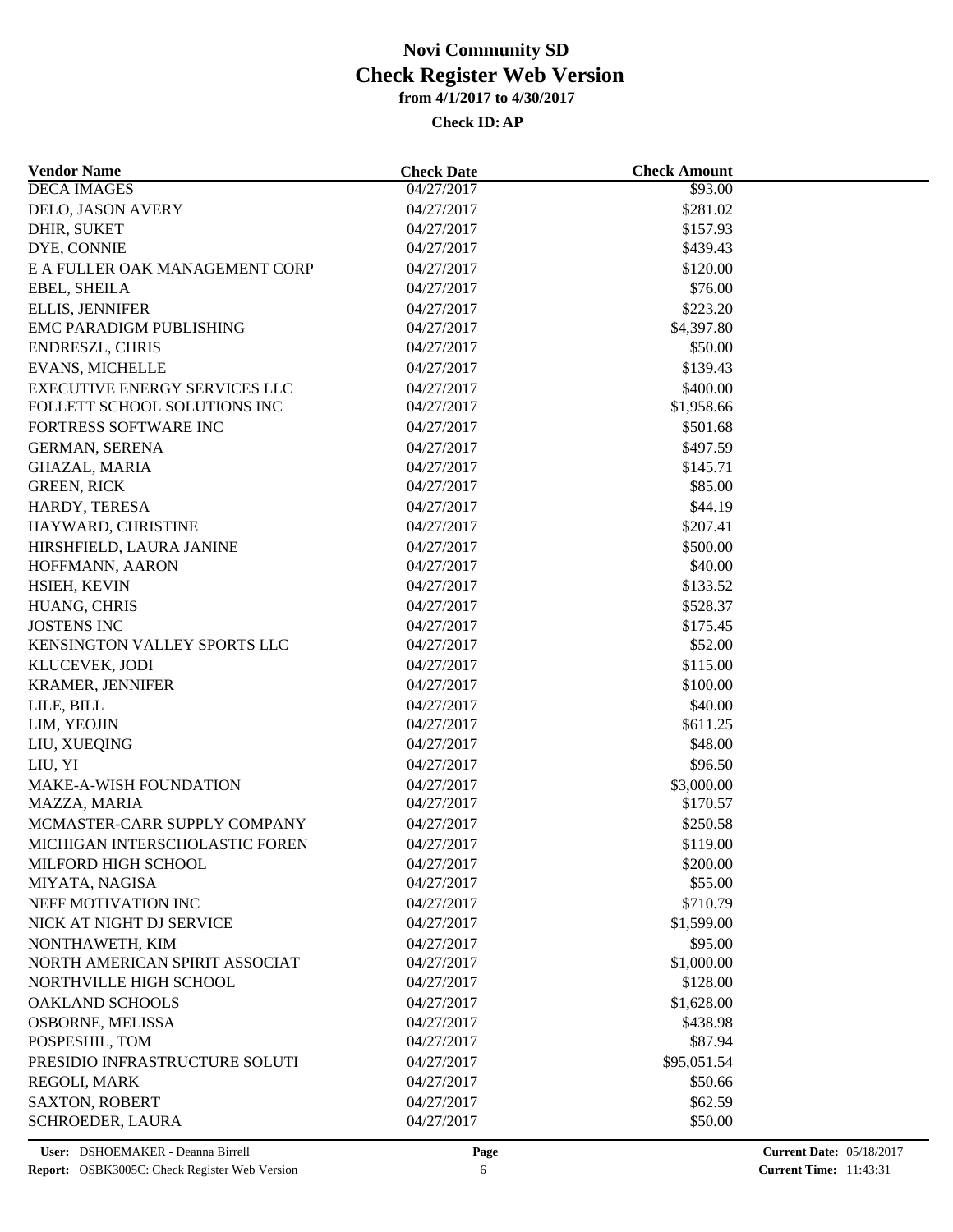| <b>Vendor Name</b>                     | <b>Check Date</b> | <b>Check Amount</b> |  |
|----------------------------------------|-------------------|---------------------|--|
| <b>SERVICE SPORTS</b>                  | 04/27/2017        | \$450.00            |  |
| SMITH, LORRIE                          | 04/27/2017        | \$48.00             |  |
| <b>SMITH, ROBERT</b>                   | 04/27/2017        | \$109.90            |  |
| SOUTH LYON COMMUNITY SCHOOLS           | 04/27/2017        | \$235.00            |  |
| STARR, PAMELA                          | 04/27/2017        | \$99.75             |  |
| STASSINOPOULOS, JACKIE                 | 04/27/2017        | \$649.89            |  |
| <b>STATE OF MICHIGAN</b>               | 04/27/2017        | \$500.00            |  |
| STEFANEK, BILL                         | 04/27/2017        | \$40.00             |  |
| STROUP, LAURA                          | 04/27/2017        | \$184.43            |  |
| TASS, ANNE                             | 04/27/2017        | \$20.88             |  |
| TENG, YUE-BEI                          | 04/27/2017        | \$48.00             |  |
| THE ROBOT SPACE                        | 04/27/2017        | \$576.52            |  |
| THOMAS TESTING INC                     | 04/27/2017        | \$650.00            |  |
| THOMPSON, RENEE                        | 04/27/2017        | \$40.00             |  |
| TOROSSIAN, PAT                         | 04/27/2017        | \$48.00             |  |
| TRAINOR, LISA                          | 04/27/2017        | \$1,500.00          |  |
| TW SHIRTS                              | 04/27/2017        | \$348.00            |  |
| <b>US FOODS INC</b>                    | 04/27/2017        | \$259.20            |  |
| <b>VEX ROBOTICS INC</b>                | 04/27/2017        | \$289.41            |  |
| <b>WARECK, MICHELE</b>                 | 04/27/2017        | \$391.45            |  |
| WEI, YI XUAN                           | 04/27/2017        | \$100.00            |  |
| WHITFIELD, COREY LYDELL                | 04/27/2017        | \$120.00            |  |
| WISE, CRAIG                            | 04/27/2017        | \$250.00            |  |
| ZHANG, DONNY                           | 04/27/2017        | \$92.01             |  |
| ZIMMERMAN, JILL                        | 04/27/2017        | \$801.10            |  |
| <b>ABC MANAGEMENT</b>                  | 04/27/2017        | \$406.00            |  |
|                                        | 04/27/2017        | \$37.75             |  |
| ABRAHAM, JACKIE<br><b>AGUAS, HEIDI</b> | 04/27/2017        | \$500.00            |  |
|                                        |                   |                     |  |
| ARSIANIAN, ANITA                       | 04/27/2017        | \$1,887.92          |  |
| <b>BANK OF UTAH - REFPAY TRUST AC</b>  | 04/27/2017        | \$12,000.00         |  |
| <b>BRENNAN, KIMBERLY</b>               | 04/27/2017        | \$128.40            |  |
| <b>CINTAS CORPORATION #31</b>          | 04/27/2017        | \$644.54            |  |
| <b>COOLSPEAK LLC</b>                   | 04/27/2017        | \$300.00            |  |
| FUTURE ENVIRONMENTAL INC               | 04/27/2017        | \$75.00             |  |
| HOLLAND BUS COMPANY                    | 04/27/2017        | \$101.59            |  |
| KLIEBERT, JAMIE                        | 04/27/2017        | \$200.00            |  |
| LIN, JIHCHENG                          | 04/27/2017        | \$189.00            |  |
| MICHIGAN PETROLEUM TECHNOLOGIE         | 04/27/2017        | \$102.58            |  |
| MUETING, JOANN M.                      | 04/27/2017        | \$47.18             |  |
| NIZOL, LAUREN                          | 04/27/2017        | \$32.93             |  |
| POHLONSKI, EMILY                       | 04/27/2017        | \$6,116.69          |  |
| PRINTNOLOGY INC                        | 04/27/2017        | \$643.45            |  |
| <b>SCAVO, LAWRENCE</b>                 | 04/27/2017        | \$573.50            |  |
| <b>SURE RIDE TRANSPORATION LLC</b>     | 04/27/2017        | \$2,755.00          |  |
| <b>TRANSPORTATION ACCESSORIES CO</b>   | 04/27/2017        | \$339.53            |  |
| TREDROC TIRE SERVICES LLC              | 04/27/2017        | \$807.80            |  |
| TRI-COUNTY INTERNATIONAL TRUCK         | 04/27/2017        | \$109.96            |  |
| UNITY SCHOOL BUS PARTS INC             | 04/27/2017        | \$279.03            |  |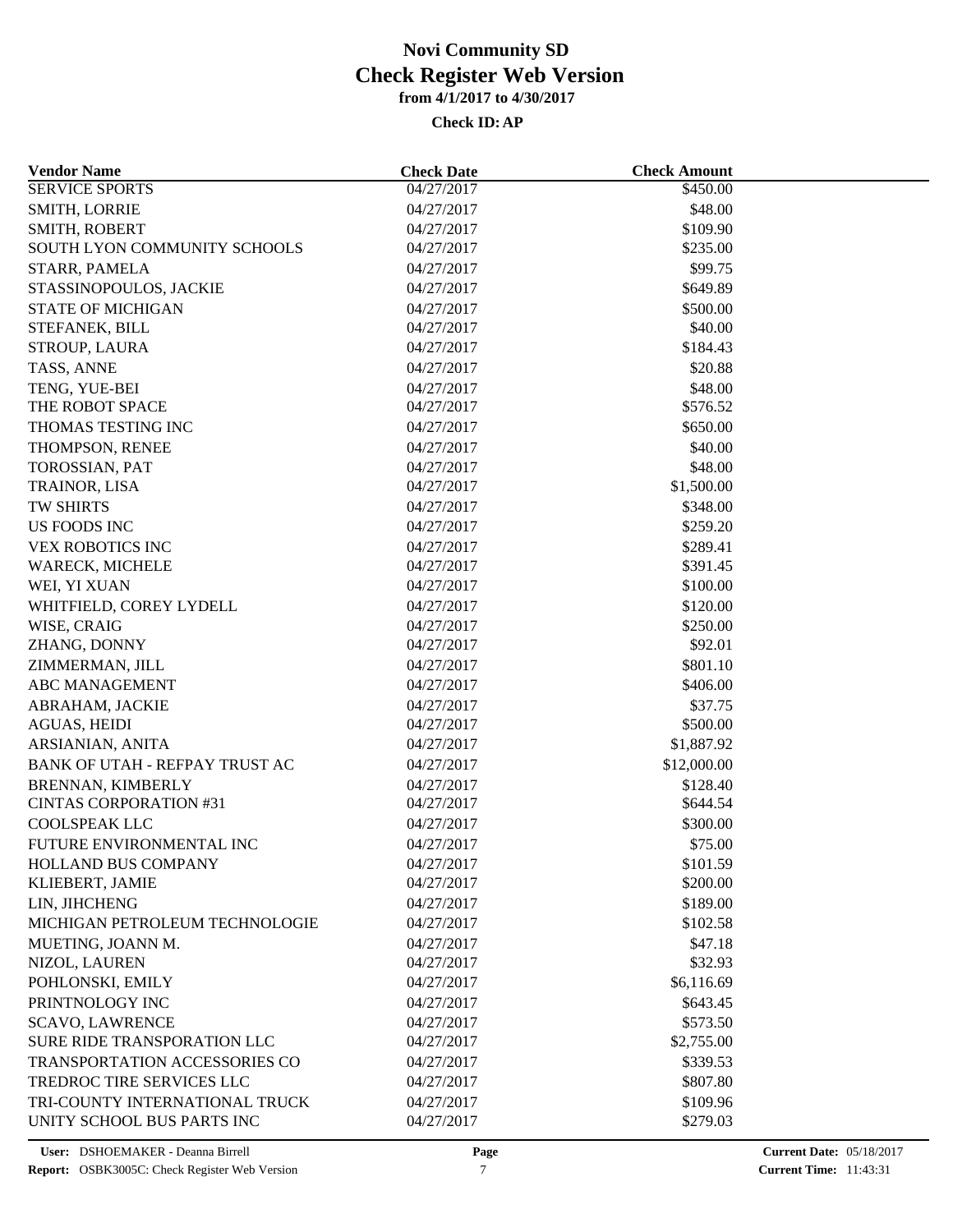| <b>Vendor Name</b> |                                | Check Date : | Check Amount          |                |
|--------------------|--------------------------------|--------------|-----------------------|----------------|
| ZIEGLER, MICHAEL   |                                | 04/27/2017   | \$47.66               |                |
|                    |                                |              | <b>Issued:</b>        | \$180,290.81   |
|                    |                                |              | <b>Cancelled:</b>     | \$2,152,291.44 |
|                    | <b>AP Checks Processed:</b>    | 337          | <b>AP Bank Total:</b> | \$2,332,582.25 |
|                    | <b>Total Checks Processed:</b> | 337          | <b>Grand Total:</b>   | \$2,332,582.25 |